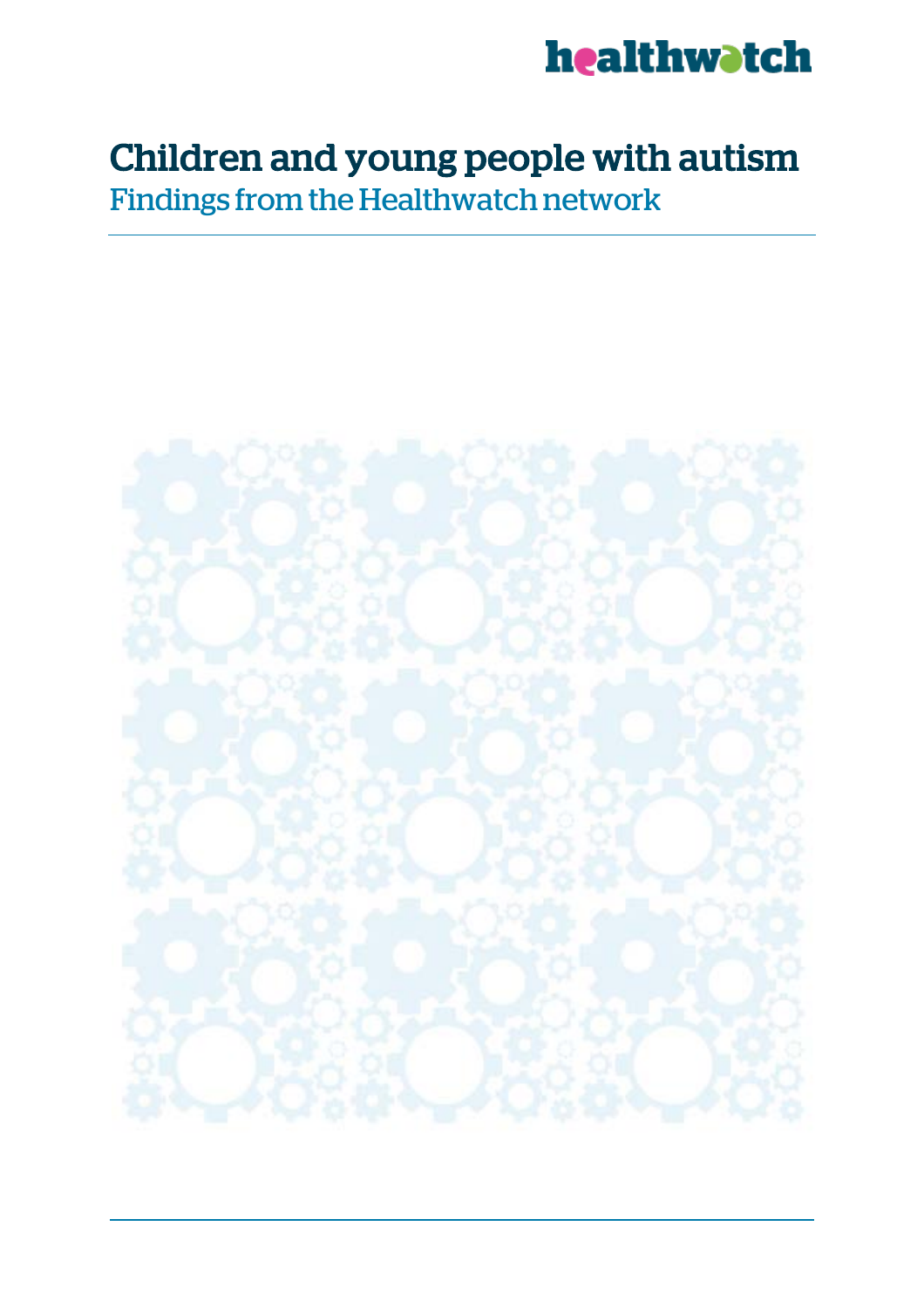## Executive summary

### Around half a million people in England have an autistic spectrum condition. Early assessment, diagnosis and support can help people with autism and their families improve their quality of life. That's why it's vital that young people with autism and their families are able to access the support they need. $^{\rm 1}$  $^{\rm 1}$  $^{\rm 1}$

Since 2014, 33 local Healthwatch across the country have spoken to over 1,000 people to understand their experiences of using autism services and what improvements can be made.

The four most common issues that people have told local Healthwatch they want to see improve include:

#### 1. Understanding and knowledge

- Some GP surgeries and schools found it difficult to spot the signs of autism consistently, suggesting the need for more awareness training. This would help improve the referral process for diagnosis.
- Parent carers felt that doctors did not listen to them when they said their child was experiencing problems.
- People said some GPs did not have a clear understanding of how the referral process works.

#### 2. Waiting times

- Waiting times for young people to get an appointment for a diagnosis assessment could vary between 10 weeks and more than three years. This means they are often left without the right help, as support is only available after a diagnosis.
- Long waiting times could cover a significant proportion of a child's school years and overlap the important transition from primary to secondary education.
- When people did get an appointment, the environment in waiting rooms for health and care services could be stressful. More work needs to be done to make waiting rooms autismfriendly.

#### 3. Support for parent carers

 $\overline{a}$ 

- Parent carers felt they are not being offered the right support and information from the beginning.
- Families said they don't know where to seek help in a crisis.

#### 4. Communication and coordination

• Parent carers found that there was limited communication between health and social care services.

<span id="page-1-0"></span><sup>1</sup> Department of Health, Think Autism – [Fulfilling and Rewarding Lives, the strategy for adults with autism in England: an](https://www.gov.uk/government/uploads/system/uploads/attachment_data/file/299866/Autism_Strategy.pdf)  [update, April 2014, p.4](https://www.gov.uk/government/uploads/system/uploads/attachment_data/file/299866/Autism_Strategy.pdf)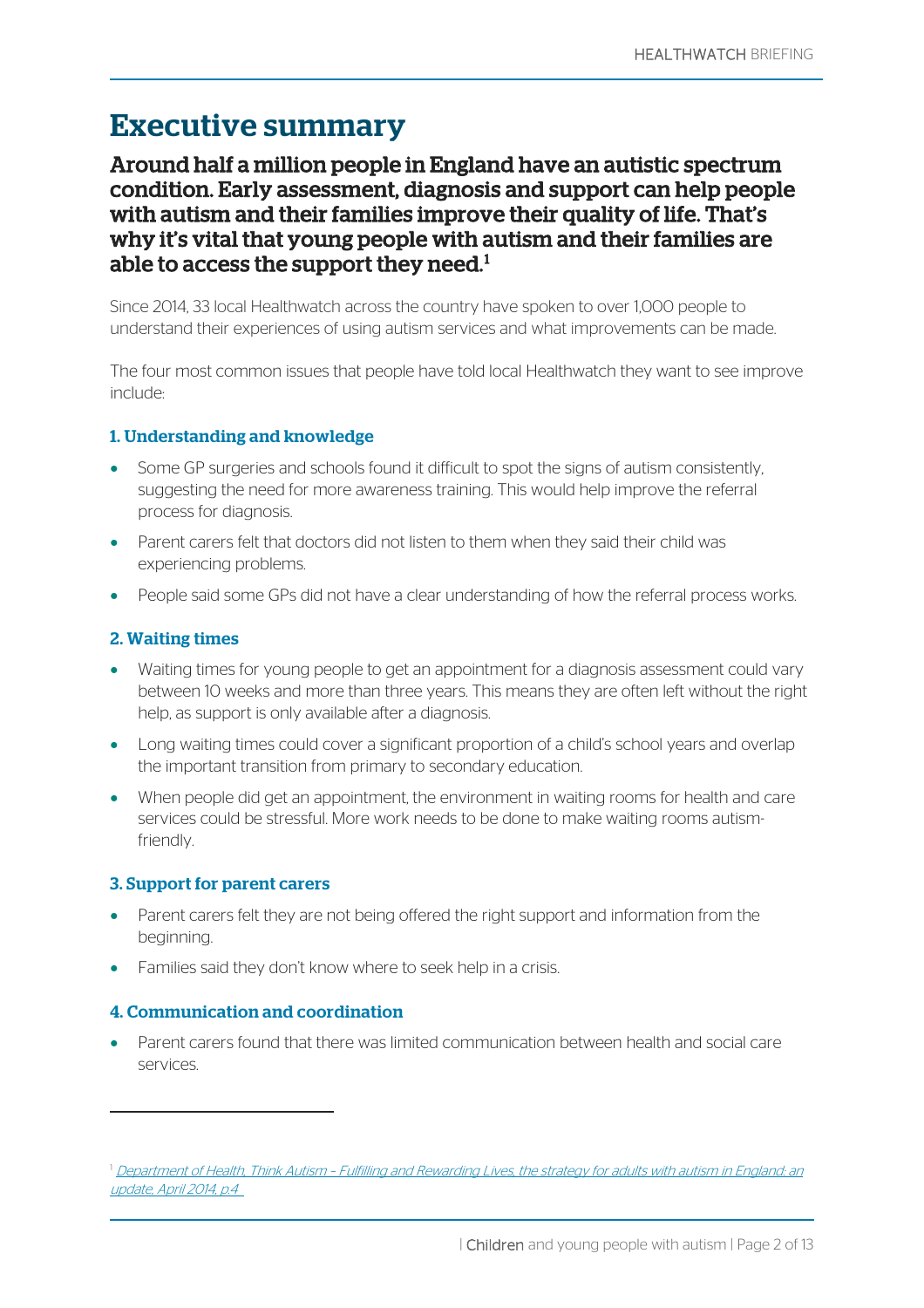- Some parent carers felt that appointments were not productive as they were often asked to repeat their child's patient history. This meant that there was less time spent discussing their child's diagnosis or treatment.
- Families need clearer information about local support groups and social care services available to them, and how to help young people prepare for the transition to adult services.

#### Key recommendation: Child and Adolescent Mental Health Services (CAMHS)

From what we have heard from people across England, there is a lack of consistency in the pathways for diagnosis and support for children and young people. Some young people are referred to CAMHS, whilst others go through neurological or learning disability services. Families have also told us that professionals can be unsure about which services are best placed to help young people with autism.

Many local Healthwatch have highlighted that there is currently no single unified service available to cover autism services. A single service could provide relief for the strain on CAMHS services and ensure healthcare professionals know where to send families for support and guidance.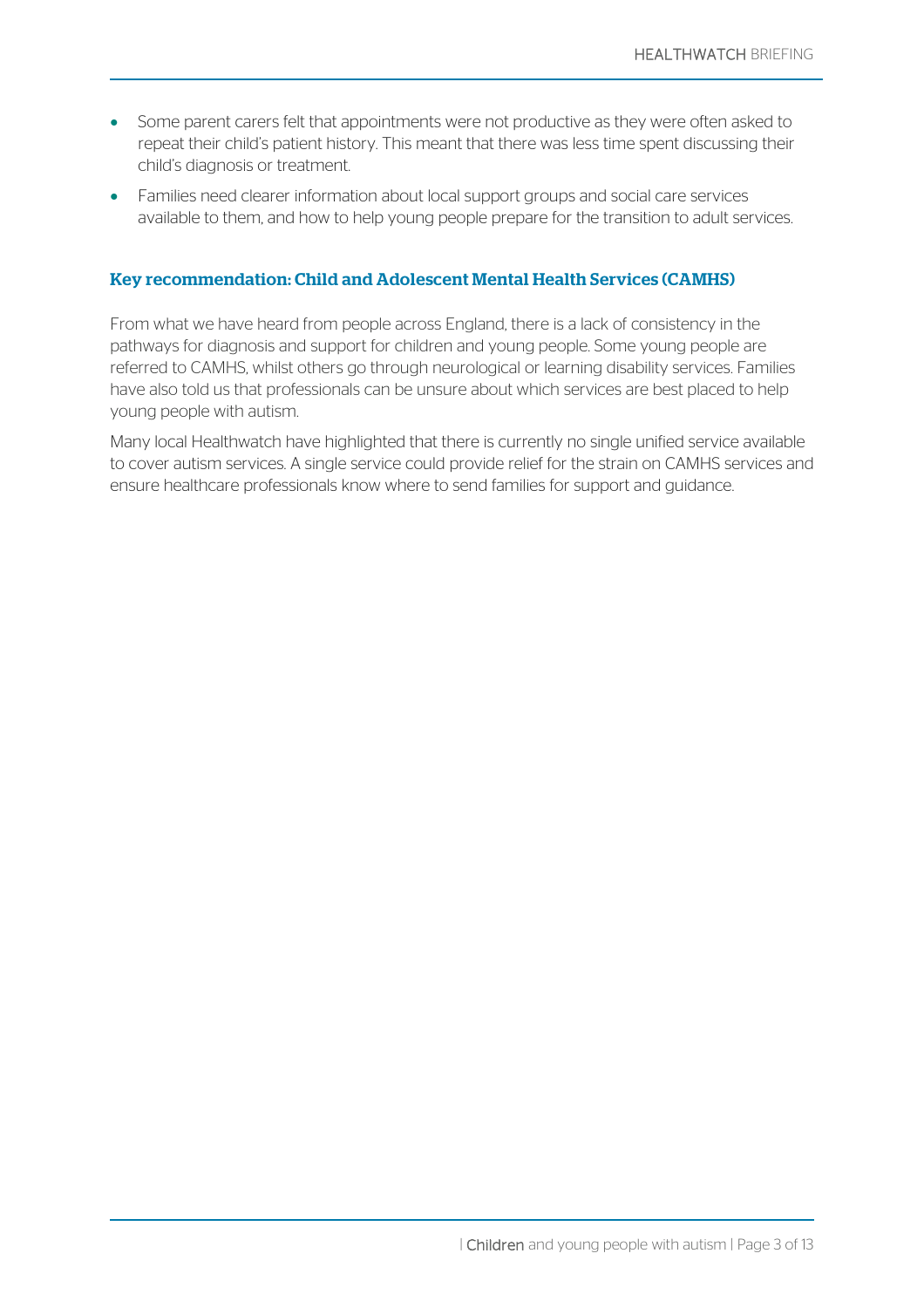## Understanding the issue

### In the last 30 years, there has been a 25-fold increase in autism diagnosis.<sup>[2](#page-3-0)</sup> This has led to increased public awareness of the issue, as well as continued calls for greater support for those with autism spectrum disorders and their families.

Autism is described by the National Autistic Society as a "lifelong, developmental disability that affects how a person communicates with and relates to other people and how they experience the world around them". [3](#page-3-1)

While there are no clear figures for the overall number of children with autism, the most recent figures show that 57,200 children have a Statement of Special Educational Needs or Education, Health and Care Plan for an autistic spectrum condition that entitles them to support at school. Of this group 27,500 ([4](#page-3-2)8%) attend special schools.<sup>4</sup>

Positive steps have been taken by the Government to answer this demand. The Autism Act 2009 committed the Government to producing a strategy for adults with autism, and in 2010, the first autism strategy for England, Fulfilling and rewarding lives, was released. Actions in the strategy included guidance on making public services accessible for adults with autism, such as by improving buildings, public transport and communication, and the introduction of a clear, consistent pathway for diagnosis.

The strategy was updated in 2014. The update, *Think Autism*, set a renewed focus on three areas:

- Building communities that are aware of autism;
- Promoting innovation in service provision;
- Providing integrated care.

A progress report on the implementation of Think Autism was published in January 2016.

The National Institute for Health and Care Excellence (NICE) has published a range of guidance outlining how young people with autism should be treated.<sup>[5](#page-3-3)</sup> Despite the focus on this issue, the experiences young people and their families have shared with Healthwatch indicate that many areas still face issues with diagnosis, waiting times and support, both from medical professionals and within their wider communities.

 $\overline{a}$ 

<span id="page-3-0"></span><sup>2</sup> <http://researchbriefings.parliament.uk/ResearchBriefing/Summary/CBP-7172>

<span id="page-3-1"></span><sup>3</sup> <http://www.autism.org.uk/about/what-is.aspx>

<span id="page-3-2"></span><sup>4</sup> Pinney, Anne, [Understanding the needs of disabled children with complex needs or life-limiting conditions, February](https://www.ncb.org.uk/sites/default/files/field/attachment/SEND%20Data%20Report_March2017.pdf)  2017, [pp. 11-12](https://www.ncb.org.uk/sites/default/files/field/attachment/SEND%20Data%20Report_March2017.pdf)

<span id="page-3-3"></span><sup>5</sup> <https://www.nice.org.uk/guidance/cg170>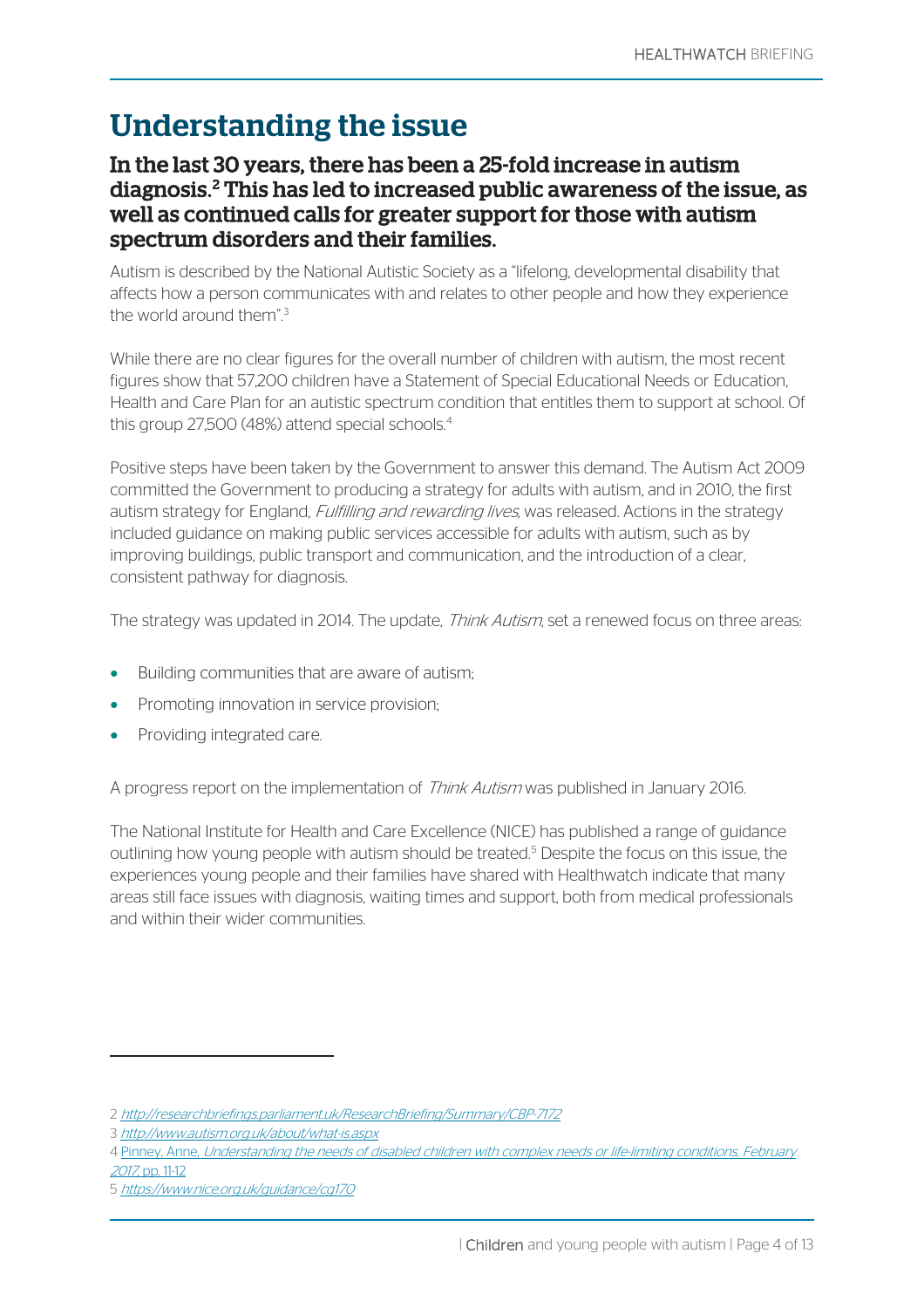## What people said

### In this section, we look at specific examples of what local Healthwatch heard from their communities about each area for improvement.

## 1. Understanding and knowledge

Local Healthwatch heard that young people struggle to receive a referral for diagnosis because GPs and schools do not always recognise the signs of autism or autism spectrum conditions. This means young people and their families can be left without the correct diagnosis or support for years.

Healthwatch Derbyshire (2015) interviewed 26 families with young people who have autism to understand their experiences before, during and after diagnosis.

They heard that:

- Schools need to be better equipped to recognise the signs of autism and know what to do.
- Some parents felt that young people did not receive the right support. This meant that they missed school, were bullied, isolated or even temporarily suspended because teachers could not deal with their child's behaviour.
- Parents often felt blamed for their child's bad behaviour as staff could not identify the signs of autism.
- Although many parents found their GP understanding, others were frustrated as they felt their GP was hesitant, or didn't know how to make an appropriate referral. In some cases, parents were told that a referral would be made to a paediatrician, but when this was followed up nothing had been done.
- Getting a diagnosis was important to parents because of the impact this would have on their child's future.

Healthwatch Hampshire (2015) worked in partnership with local organisations to raise awareness about the issues young people with autism face.

People told them that:

- GPs, receptionists and staff in schools need more awareness training, to promote a greater understanding of autism.
- Some professionals lacked empathy and misunderstood disruptive behaviour from young people with autism, leading to a delay in diagnosis. This meant that some families could not access the support they needed.
- As parents, they felt they were not being listened to early enough, even though they recognised the signs of autism in their child.
- The referral process for a diagnosis was not clear to them or to professionals.

Healthwatch Croydon (2016) spoke to parents and carers to find out if their children were receiving the right support and treatment. They heard that people's experiences at different GP practices varied considerably and some doctors had little awareness of autism. One parent was left feeling desperate, but was advised by their GP to 'go out and socialise'. Following this work, the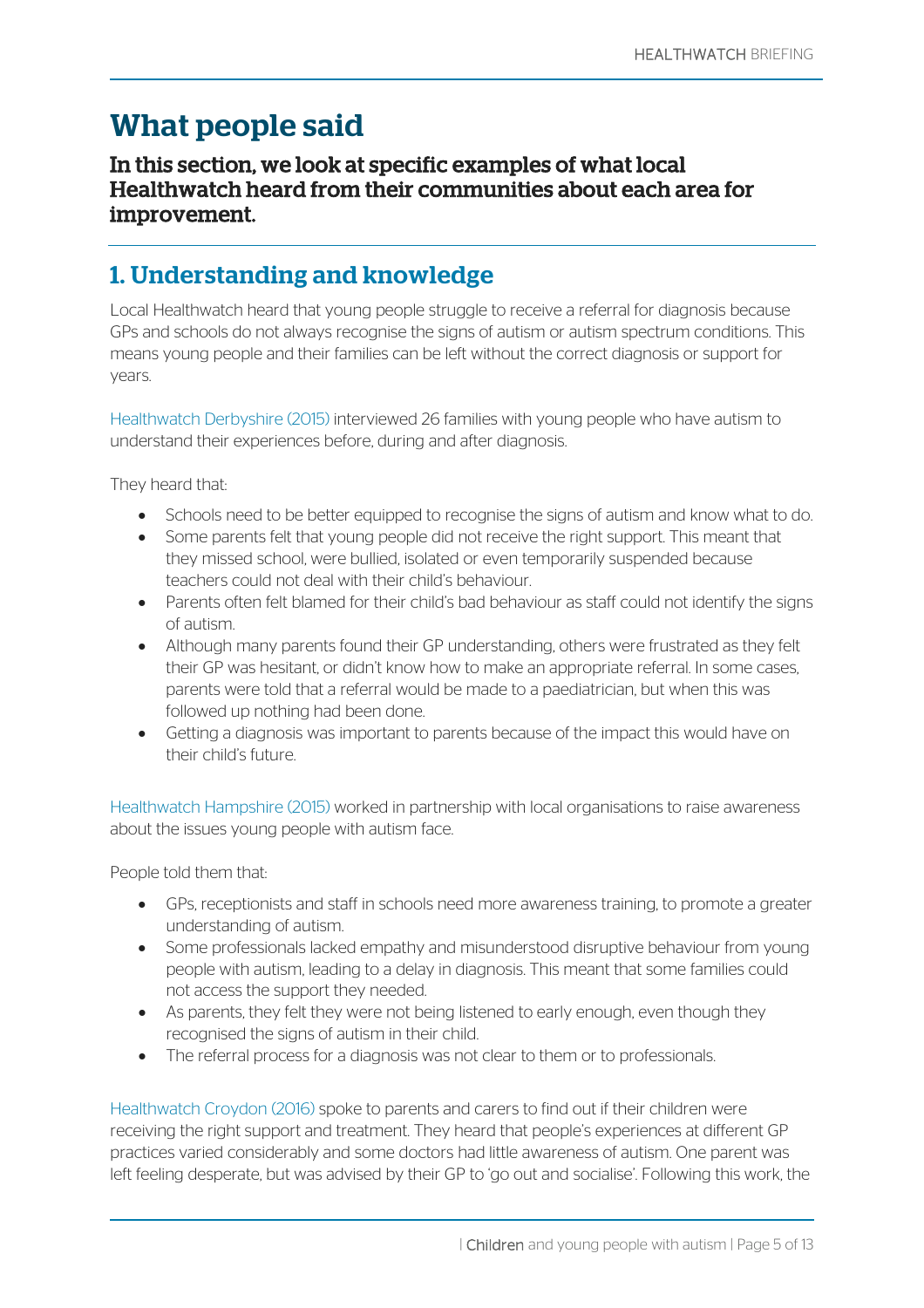local Healthwatch recommended to their Clinical Commissioning Group (CCG) that all staff at GP surgeries should receive awareness training. The CCG's subsequent plan for local CAMHS included an additional 20% in funding, and contained steps to address GPs' awareness and understanding through training.

#### "We didn't spot them and the teacher didn't spot them and the teaching assistant didn't spot them because there is not enough autism knowledge in education and I feel that needs addressing because there is more diagnosis now of autistic children."

(From a parent discussing autism symptoms in schools, Healthwatch Derbyshire, 2015)

## 2. Waiting times

#### Reducing the time it takes for a referral

People told local Healthwatch that waiting times for treatment and diagnosis are too long. This means that young people can be left without the right help, as support is only available after a diagnosis. Some people have reported waiting more than a year to get a referral for their local autism team and longer for an assessment. Healthwatch Bradford and District (2017) found that people in the area usually wait 12 to 18 months for a diagnosis assessment.

People also felt that there was a significant variation in the time they had to wait depending on where they lived and to which service they had been referred. Healthwatch Cheshire East (2015) spoke to 200 parent carers over a five month period and heard that their main concern was lengthy delays in getting an appointment to confirm whether their children had autism. Not having a diagnosis had an impact on every part of a family's life – from everyday coping strategies to schooling.

They found that across Cheshire there were large variations in waiting times for treatment. In South Cheshire the autism diagnosis pathway does not involve CAMHS and most people are seen in less than ten weeks. However, in Eastern Cheshire where young people need to go through the CAMHS referral process, there have been incidents where people are waiting for over three years.

As a result of their engagement work, Healthwatch Cheshire East got in touch with the local Clinical Commissioning Group to help plan a better service based on what people want and need. Although the new approach is in the early stages, there is already a lot of positive feedback.

Healthwatch Worcestershire (2016) is currently working on understanding more about the levels of autism awareness in health services. This will include gathering feedback about a toolkit for professionals to help identify people's needs and provide better support.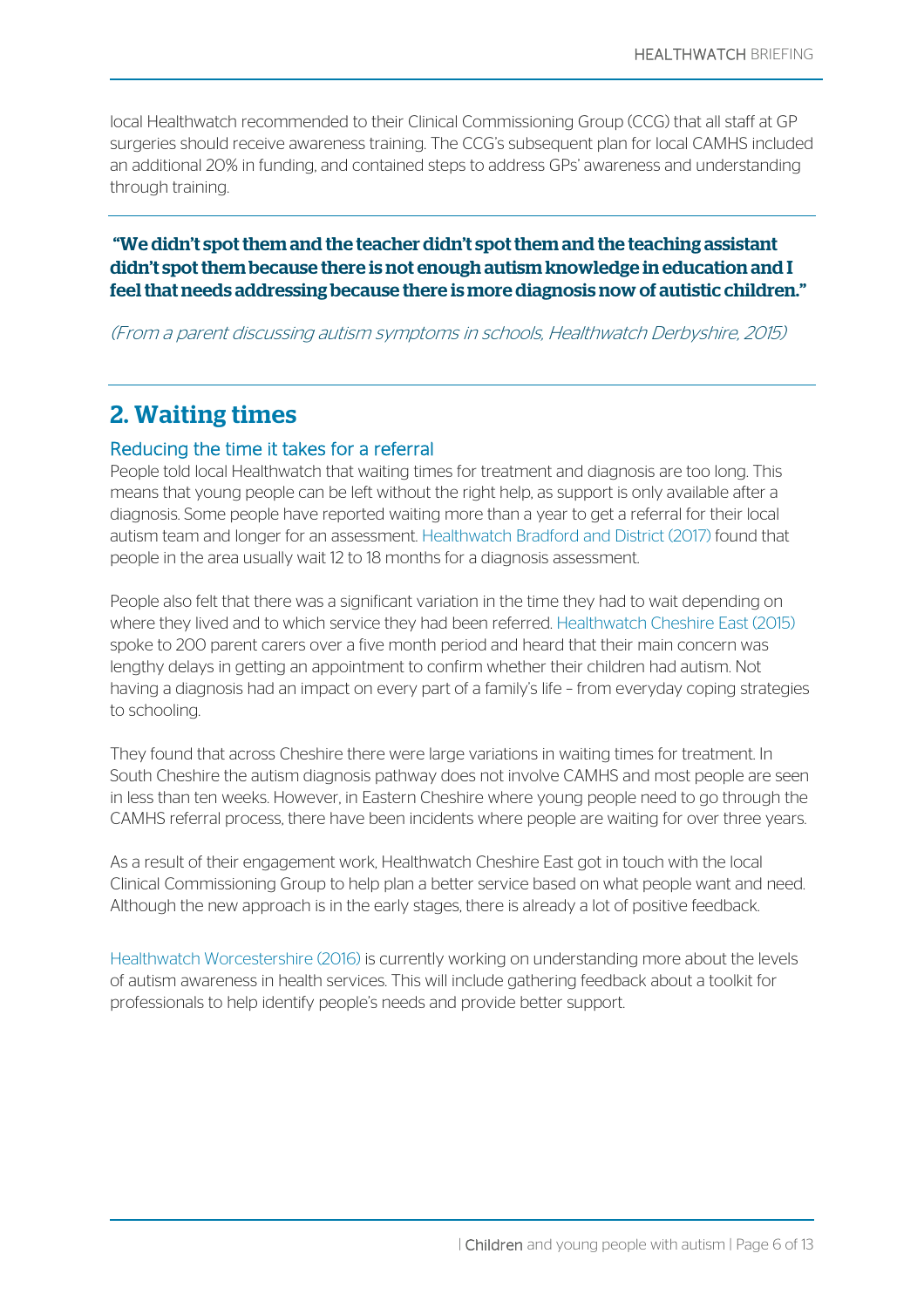#### Reducing waiting room times

People told local Healthwatch that many waiting rooms at health and care services do not cater for children and young people with autism and their families.

Healthwatch Stockton-on-Tees (2016) spoke to people about their experiences of visiting dental surgeries. They found that waiting rooms were often stressful for people with autism, but improvements could be made to help make visits easier. Suggestions included cutting down waiting times by scheduling people with autism for the first appointment of the day, or alternatively providing them with a separate waiting area.

This also worked well in other areas. One example is at Birmingham Children's Hospital, where Healthwatch Dudley (2016) received positive feedback from a family with an autistic child who were able to wait in a separate area before their appointment and seen quickly. This helped to reduce stress and anxiety for the family, and contrasted with their experience at another hospital in Dudley, where they were left waiting for hours.

Healthwatch Islington (2017) heard positive stories from local people about how some services in the area allow young people with autism to be seen first. This reduces stress for both children and their families as they don't need to wait long. However, some people also told them that they try not to visit their GP as it can be a difficult experience. Consistency and sharing good practice across all healthcare providers could greatly reduce stress and anxiety for young people with autism and parent carers.

Healthwatch Bradford and District (2017) have an ongoing project to understand the experiences of people of all ages affected by autism spectrum conditions. Their initial report identified that people often struggle to get a diagnosis assessment, which prevents them accessing the support they need. The report also noted the impact of resource pressures on the length of assessment waiting times. Following this work to highlight the impact of the delays in diagnosis, Bradford and Airedale Neurodevelopment Service (BANDS) has seen its budget increase by 45%. This investment by the CCG is expected to reduce the waiting time for assessment over the next 6 months and reopen the service to new referrals.

## CAMHS and autism services

From what we have heard from people across England, there is a lack of consistency in the pathways for diagnosis and support. Some young people are referred to CAMHS, whilst others go through neurological or learning disability services. Families have also told us that professionals are also unsure about which services are best placed to help young people with autism.

Many local Healthwatch heard that the main issue is that there is no unified service currently available to cover autism services. A single service could provide relief for the strain on CAMHS services and ensure healthcare professionals know where to send families for support and guidance.

The 2017 Lenehan Review into specialist services for children with learning disabilities and autism spectrum conditions, *These are our children*, found that there was often a lack of clarity around the roles and responsibilities of schools, GPs and CAMHS professionals, leading to children with autism falling through the gaps.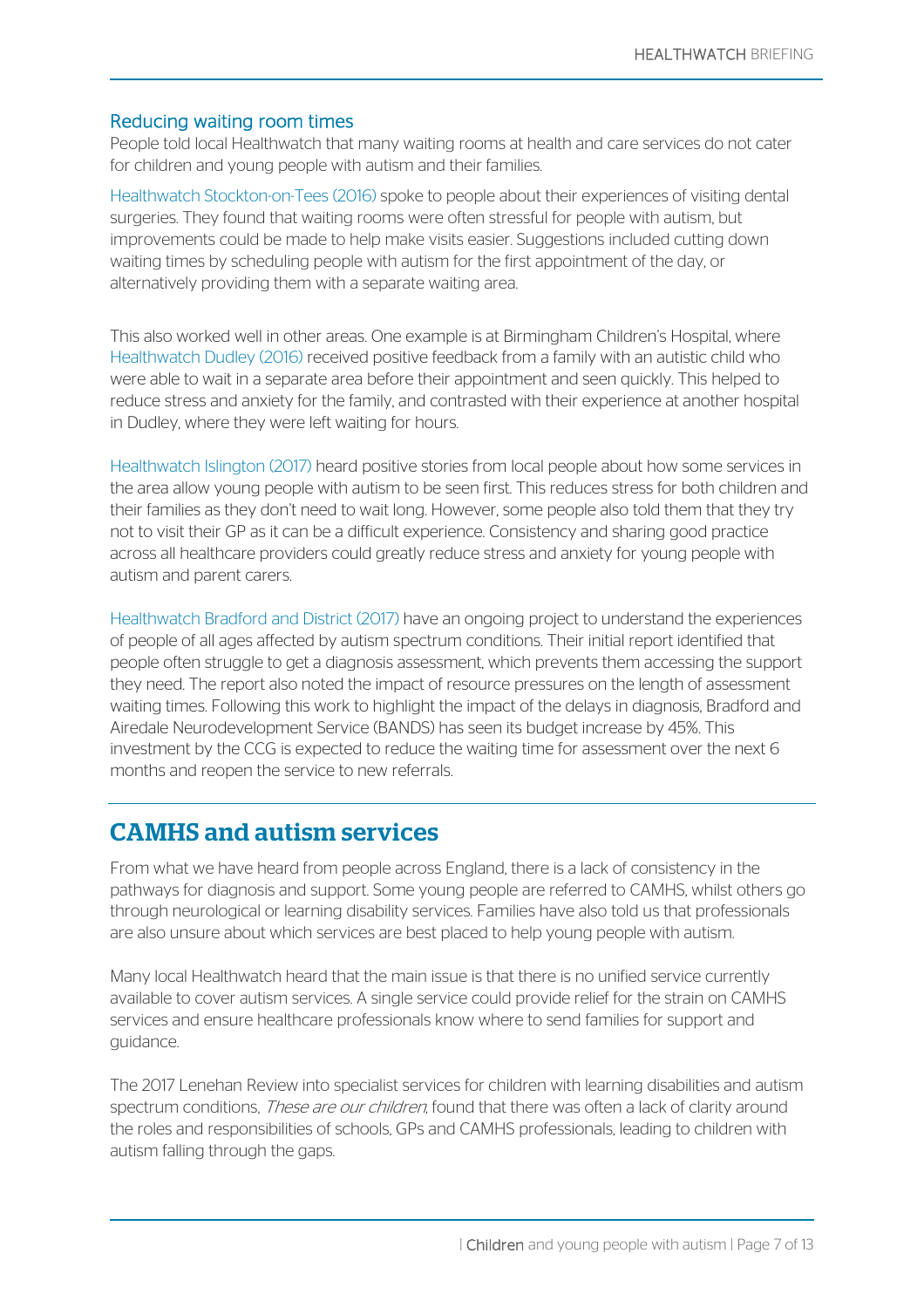This lack of support was worsened by some social care services adopting an 'access at diagnosis' approach. This led to people who were facing long waits or difficulties in diagnosis being unable to access the support that they needed.<sup>[6](#page-7-0)</sup>

The review highlights that some CAMHS feel unable to offer children and young people with learning disabilities or autism support, as they feel that the range of interventions they are able to provide are not suited to these children and young people's needs. This shows the necessity for this group to have access to a separate care and diagnosis pathway.

Although most of the families that Healthwatch Derbyshire spoke to had dealt with CAMHS, there was a lack of consistency between the care young people received in different parts of the county. Parents also told them they were confused by the services CAMHS offered, and felt that a booklet with information on what to expect, the role of clinicians, coping strategies and support groups would help.

Following this work, Healthwatch Derbyshire received a number of positive responses from local services, including Chesterfield Royal Hospital. Since June 2015, the hospital has continued to work with families affected by autism. It now offers a more joined up service between GPs, hospital staff and social care workers. This has helped families to understand what is happening and who is responsible throughout their child's care.

Healthwatch Worcestershire (2015) spoke to 40 parent carers about their experiences of using the Umbrella Pathway. This provides an assessment process, arrangements for diagnosis and care plans for children and young people with neuro-developmental disorders, including autistic spectrum conditions and Attention Deficit Hyperactivity Disorder (ADHD).

Issues that were identified by parents included:

- Professionals not always having the knowledge and understanding to make initial referrals for treatment and diagnosis.
- Delays and miscommunication about referrals.

 $\overline{a}$ 

- Once people were within the pathway there were delays causing long waiting times for diagnosis.
- A lack of clear information about how the referral and diagnosis pathway works, as well as who to speak to about any queries.

Healthwatch Worcestershire also carried out a CAMHS survey where some parents raised concerns about knowledge and understanding of autism amongst professionals. This included CAMHS lacking specialist knowledge in helping children and young people with autism and mental health support needs.

Waiting times for CAMHS can be too long, leaving young people and their families without the support they need. As Healthwatch Bradford and District (2017) highlight, people with autistic spectrum conditions often fall between the gaps between services. People told them that there

<span id="page-7-0"></span><sup>6</sup> [Lenehan, Dame Christine, These are our children \(Department of Health, 2017\), p.16](https://www.gov.uk/government/uploads/system/uploads/attachment_data/file/585376/Lenehan_Review_Report.pdf)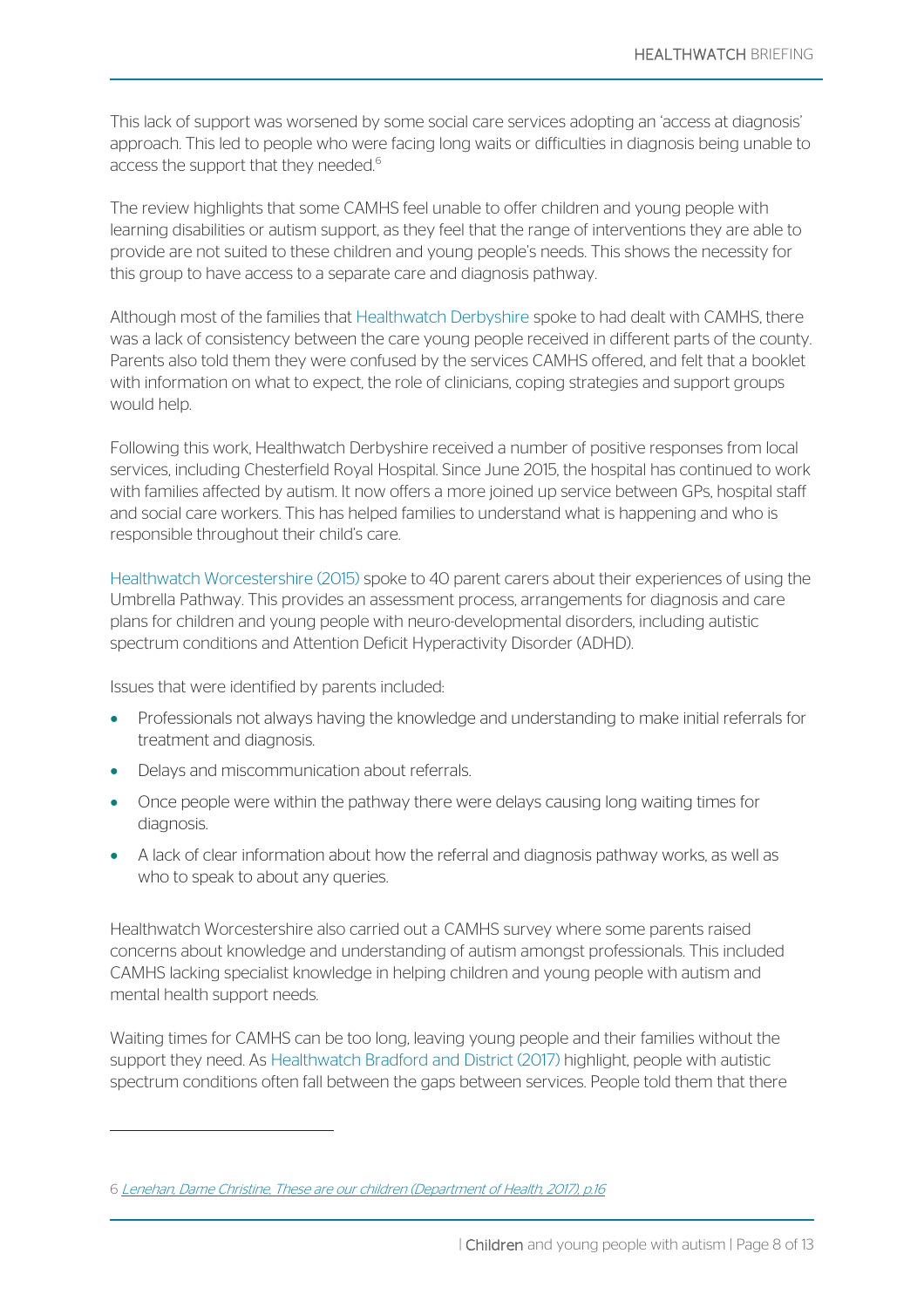was no up-to-date information available on care pathways or support, online or in person, for people with autistic spectrum conditions who were not in mental health or learning disability services.

Healthwatch Croydon also heard similar stories from people, who felt they needed a single point of contact who could help them to understand the pathway process.

## 3. Support for parent carers

Local Healthwatch often heard from families about the lack of support available to them.

Healthwatch Cornwall (2014) conducted a review to find out how well services in the area work for people with autism. They heard that:

- People were frustrated by the lack of support available 45% of the negative feedback was about this.
- Parent carers wanted better crisis support and training.
- After a diagnosis, families and parent carers felt there was a lack of general information about where to find support.
- People were not aware of their entitlements to financial support as parent carers.

To deal with some of these common issues, Healthwatch Cheshire East (2015) helped to make families feel less isolated by setting up an informal support group, linking families with similar issues together.

Healthwatch West Sussex (2016) conducted a survey with 104 members of Autism Support Crawley to help improve services for children with autism. They heard that nearly seven out of ten people felt their GPs did nothing to support their needs as parent carers. Following this piece of work, a local service involved in the survey created an action plan to address these issues.

Using the views people shared, the project team made a number of recommendations for achievable ways GP services could change to better support patients and parent carers. These included:

- Training for staff to understand how to work with families.
- Visual resources that parent carers can use to help prepare their child for an appointment. However, these should not include photos of staff in case they are not present on the day.
- Support, including regular check-ups and flu jabs, for parent carers.
- Better notes on files that help identify when patients are autistic.
- Doctors listening more to parents and carers as they know their children best.
- Staff having a better understanding of referral pathways to help patients.

"We are our daughters' carers and we need support – at the moment the floor is literally giving way and we will be needing temporary respite living… the social worker is also critical of GPs and says 'they have no knowledge,' so is there an issue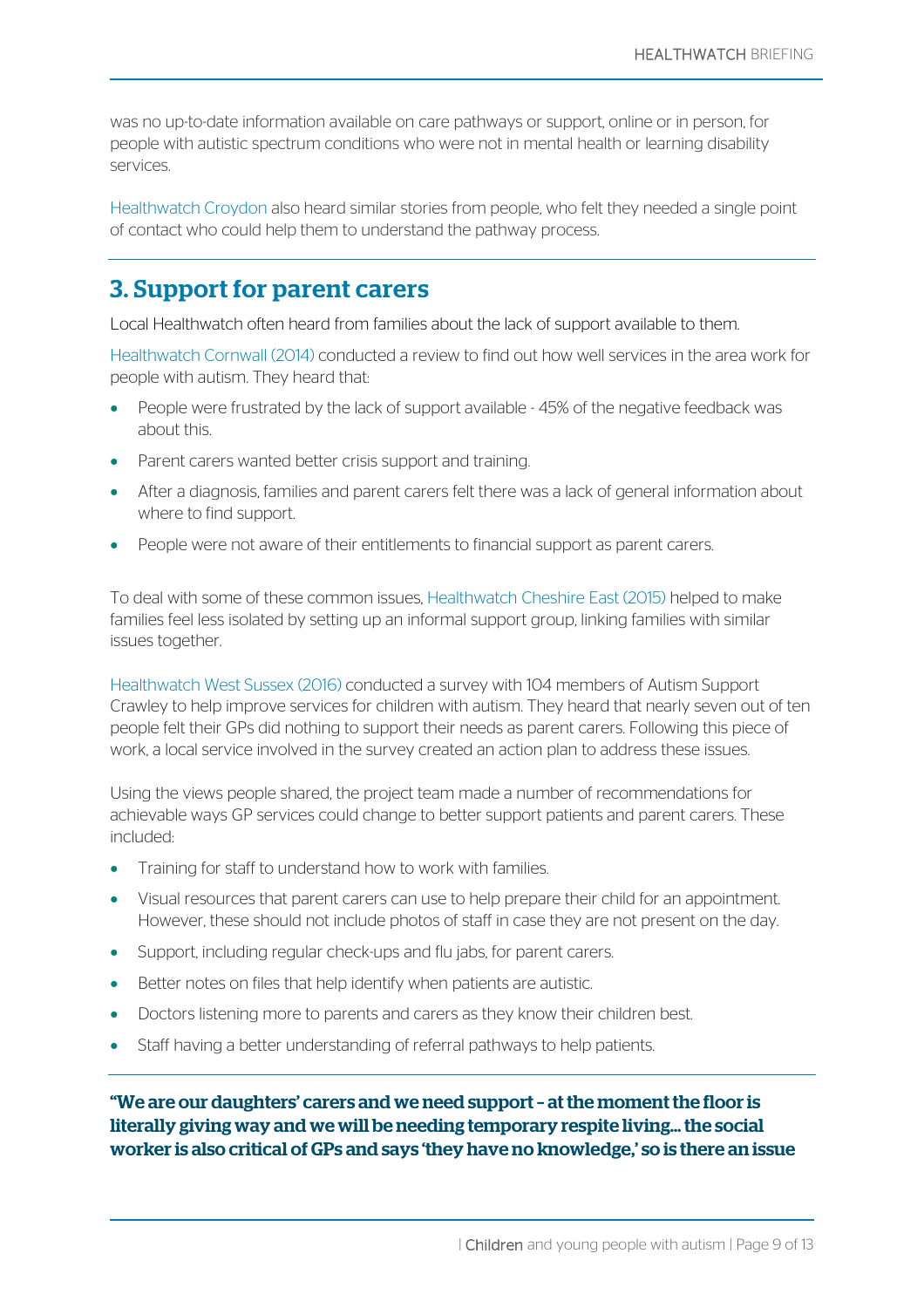#### of trust between the services. Anyway, we as a family have been given very little knowledge, advice, understanding and professional support."

(Parent speaking to Healthwatch Croydon, 2016)

## 4. Poor communication and coordination

Parent carers found that there was often limited communication and coordination between health and social care services.

Healthwatch Derbyshire spoke to families and parent carers to understand their experiences of using autism referral pathways. People said that poor communication and a lack of coordination between services were significant issues.

They recommended that:

- Parents and carers need clearer information about local support groups, advice regarding benefits and how to help young people prepare for the transition to adult services.
- Agencies and professionals should have a coordinated approach and share information, so that parents do not have to repeat information.
- People would benefit from having a named contact who they could speak to about any issues.
- More information is needed to explain what the autism pathway is and the role of clinicians.

Since their report was published, Healthwatch Derbyshire have continued to work with the local council to address these issues in the new upcoming autism pathway. They have also received a number of positive responses from local service providers.

Chesterfield Royal Hospital has also used the recommendations to make changes, including:

- Offering patients leaflets for different audiences to explain what is happening and when.
- Ensuring parents only need to tell their story once.
- Consistency in assessments, whether they happen in CAMHS or Paediatrics.

Healthwatch Wiltshire (2017) heard mixed views of CAMHS in their local area. People were positive about staff that managed expectations, supported families and had good knowledge of the process. However, others told Healthwatch that although CAMHS is a good service, it is understaffed. People also said that there was not enough information available in different formats, such as booklets and leaflets.

"There is a lack of consistency in seeing the same person so we had to repeat the patient history each time, causing a delay in diagnosis."

(Parent speaking to Healthwatch Lincolnshire, 2014)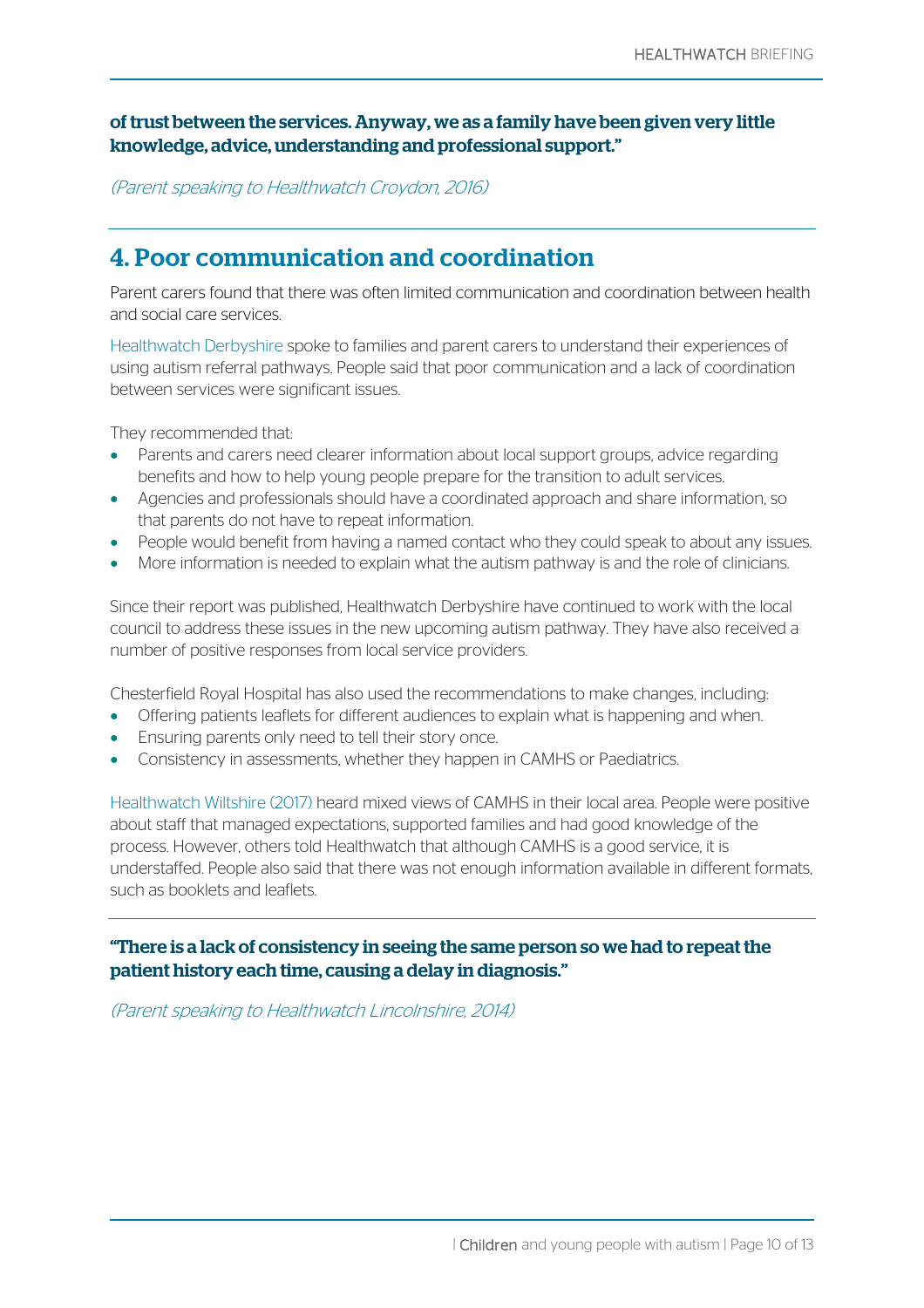## Conclusion

### From what people have told local Healthwatch, it is clear that in many areas a number of steps need to be taken in order for services and professionals to fully meet the needs of young people with autism and their families.

While local Healthwatch heard about examples of caring and supportive services, good practice in diagnosis and high quality support for parent carers, it was not available consistently. Most strikingly, the stark difference in waiting times between those needing referral to CAMHS for diagnosis and those who have access to a separate autism diagnosis pathway highlights the importance of ensuring all children with autism are assessed and diagnosed in a timely and consistent manner. This is especially important when considering how a lack of diagnosis affects them and their families personally, educationally and developmentally. Given the importance of development in early childhood, children need support from a young age to grow into successful adults. Waiting times of more than three years for diagnosis, with further potential waits for support to be put in place, can cover a significant proportion of a child's school years and overlap the important transition from primary to secondary education.

Creating a supportive and aware environment is not just a matter of ensuring those with diagnosed autism spectrum conditions are given the support that they need. Children and parent carers would all benefit from schools, GPs and other professionals working together to raise and reinforce awareness of autism spectrum conditions, and where possible undertake awareness training.

Support can also come from online communities and local support groups, something that a number of local Healthwatch have helped to establish. Better signposting to existing resources would help to reassure people that they are not alone.

Local Healthwatch have identified a number of areas where health professionals, schools and local authorities have worked effectively together to support young people with autism and their families. We hope that these findings will help contribute to the existing body of good practice, and ensure that autism services work for everyone.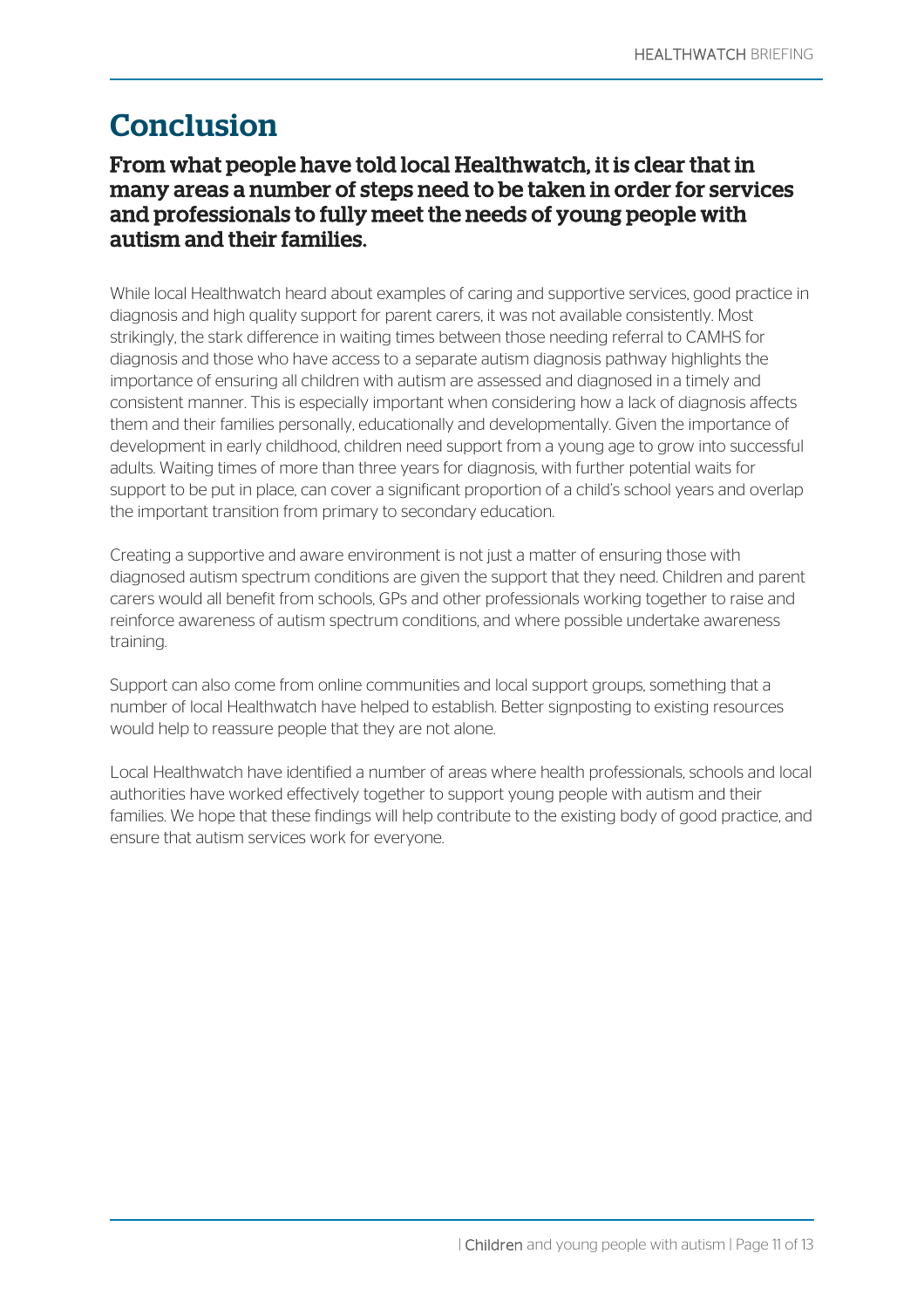## Thank you

## Thank you to everyone who shared their experiences and ideas with Healthwatch about young people with autism.

Special thanks go to the following Healthwatch whose work has informed this briefing:

Bedford Borough, Bradford and District, Bromley, Calderdale, Cheshire East, Cheshire West and Chester, Cornwall, County Durham, Croydon, Darlington, Derbyshire, Dudley, Hampshire, Hillingdon, Isle of Wight, Islington, Kent, Lancashire, Lewisham, Lincolnshire, Milton Keynes, North Somerset, North Tyneside, Northamptonshire, Slough, Southend, Stockton-on-Tees, Stoke-on-Trent, Thurrock, Trafford, West Sussex, Wiltshire and Worcestershire.

For more information on autism spectrum conditions visit:

- [Autism-connect.org.uk](http://www.autism-connect.org.uk/)
- [Autism.org.uk](http://www.autism.org.uk/)